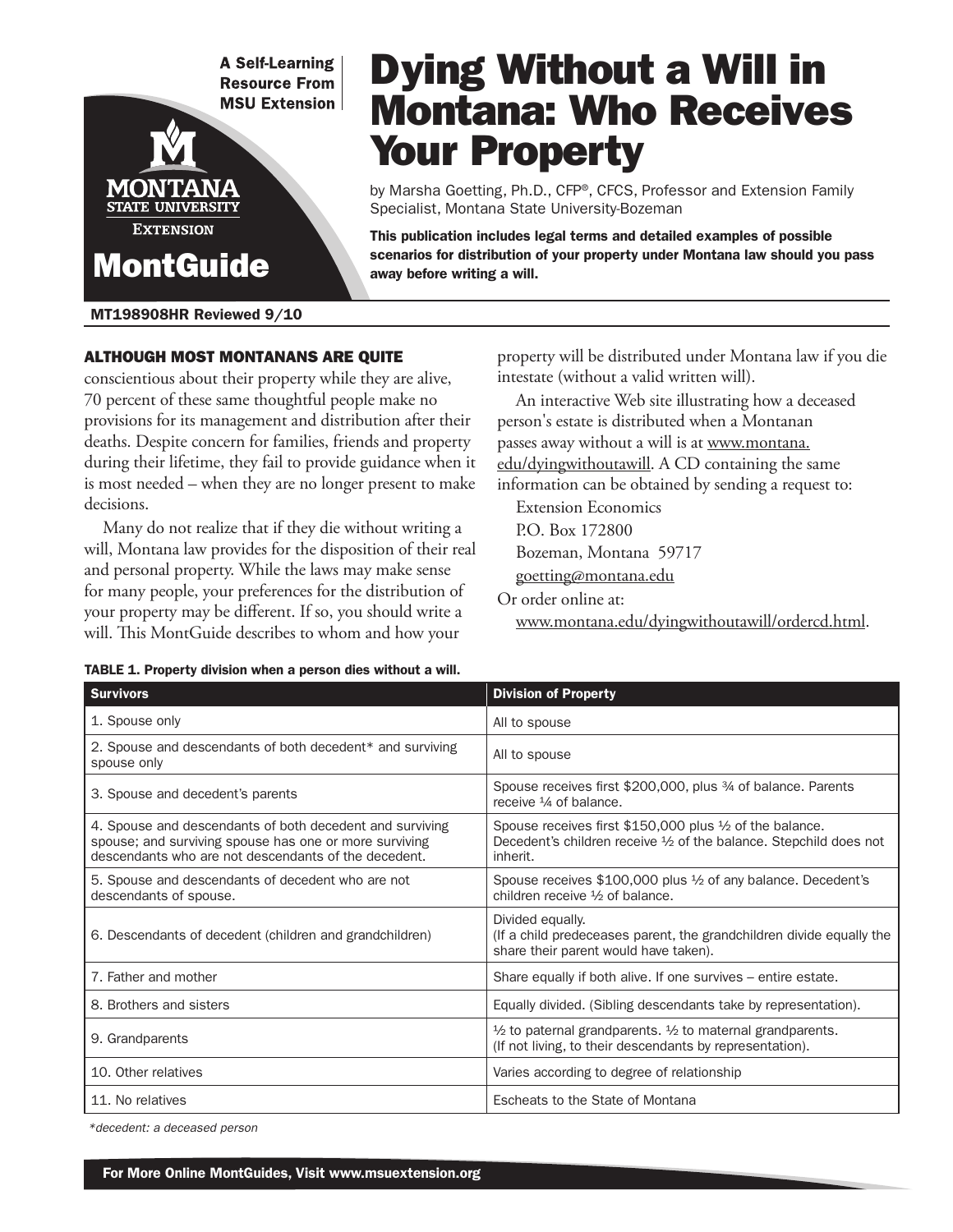## Montana Law of Intestate Succession

Because something must be done with your real and personal property after your death, the Montana Legislature has provided a method for dividing it among heirs if you fail to make other arrangements. The original statutes have been substantially revised to recognize the increasing portion of the population who have been married more than once and have stepchildren and children by previous marriages. Under certain conditions, Montana law also provides for the decedent's parents to receive some property.

The property of a Montana resident who dies without a valid will passes by the pattern outlined in Table 1. However, transfer is also affected by the way property is titled. For example, property titled in joint tenancy with right of survivorship passes to the surviving joint tenants not by Montana's intestacy statutes. Contractual law with beneficiary designations has priority over the intestacy statutes. (For further information on titling of property, ask for MSU Extension MontGuide m[t198907HR](http://www.montana.edu/wwwpb/pubs/mt198907HR.pdf), *Property Ownership.* This publication is available through your local County Extension Agent or online at www. montana.edu/estateplanning).

The section that follows with numbers 1-11 summarize the intestate provisions and refer to Table 1 on page one. Examples are provided to clarify some of the more complicated statutes. The term **decedent** refers to the person who died. **Descendants** refer to children, grandchildren, great grandchildren, and so on, down the biological line. Children that were legally adopted by the decedent are also considered descendants. Stepchildren of the decedent are not considered descendants.

- **1.** If the decedent leaves a spouse and has no surviving descendants or surviving parent(s), then the surviving spouse receives all of the decedent's estate (Table 1, line 1).
- **2.** If all of the decedent's surviving descendants are also descendants of the surviving spouse, and there are no other living descendants of the surviving spouse, then the surviving spouse receives all of the decedent's estate (Table 1, line 2).
- **Example:** John and Mary have three children. John has an estate valued at \$300,000. Neither has children from a previous marriage. If John dies without a will, all \$300,000 passes to Mary. However, if John held certificates of deposits (CDs) in joint tenancy with right of survivorship with his three children, then those CDs pass directly to them, not to his wife, Mary.
- **3.** If the only surviving relatives are the spouse and the decedent's parent(s), then the surviving spouse receives \$200,000, plus three-fourths of any balance of the estate. The decedent's parent(s) receive the remaining one-fourth of the estate (Table 1, line 3).
- **Example:** Tim has property valued at \$600,000. Tim is married to Sharon and they do not have children. Tim's parents are still living. If Tim dies without a will, Sharon receives the first \$200,000, and threefourths of the balance of \$400,000 (\$300,000) for a total of \$500,000. Tim's parents receive one-fourth of the balance or \$100,000. However, if Tim held all property in joint tenancy with right of survivorship with Sharon, then his parents receive nothing upon his death, because the joint tenancy contract with his wife takes priority over the Montana intestate statutes.
- **4.** If the surviving relatives include the decedent's surviving descendants who are also descendants of the surviving spouse, and if the surviving spouse has one or more surviving descendants who are not descendants of the decedent, then the spouse receives \$150,000, plus half of any balance of the estate. The decedent's children receive the remaining balance of the estate (Table 1, line 4).

 The surviving spouse's children from the previous marriage do not inherit. The purpose of the law is to assure the decedent's descendants a share of the estate, because likely they would otherwise not be the exclusive beneficiaries of the surviving spouse.

**Example:** Gail has an estate valued at \$600,000. Gail is married to Fred. They have two children from this marriage. Fred also has a daughter from a prior marriage. If Gail dies without a will, Fred receives \$150,000 and half of the balance of \$450,000 (\$225,000) for a total of \$375,000. Gail's children receive half of the remaining balance of the estate (\$225,000). Fred's daughter does not receive any of the estate.

 If Gail and Fred had titled all their property in joint tenancy with right of survivorship and Gail dies, then the property goes to the surviving joint tenant, Fred. Their children receive none of the estate because the joint tenancy contract takes priority over the Montana intestate statutes.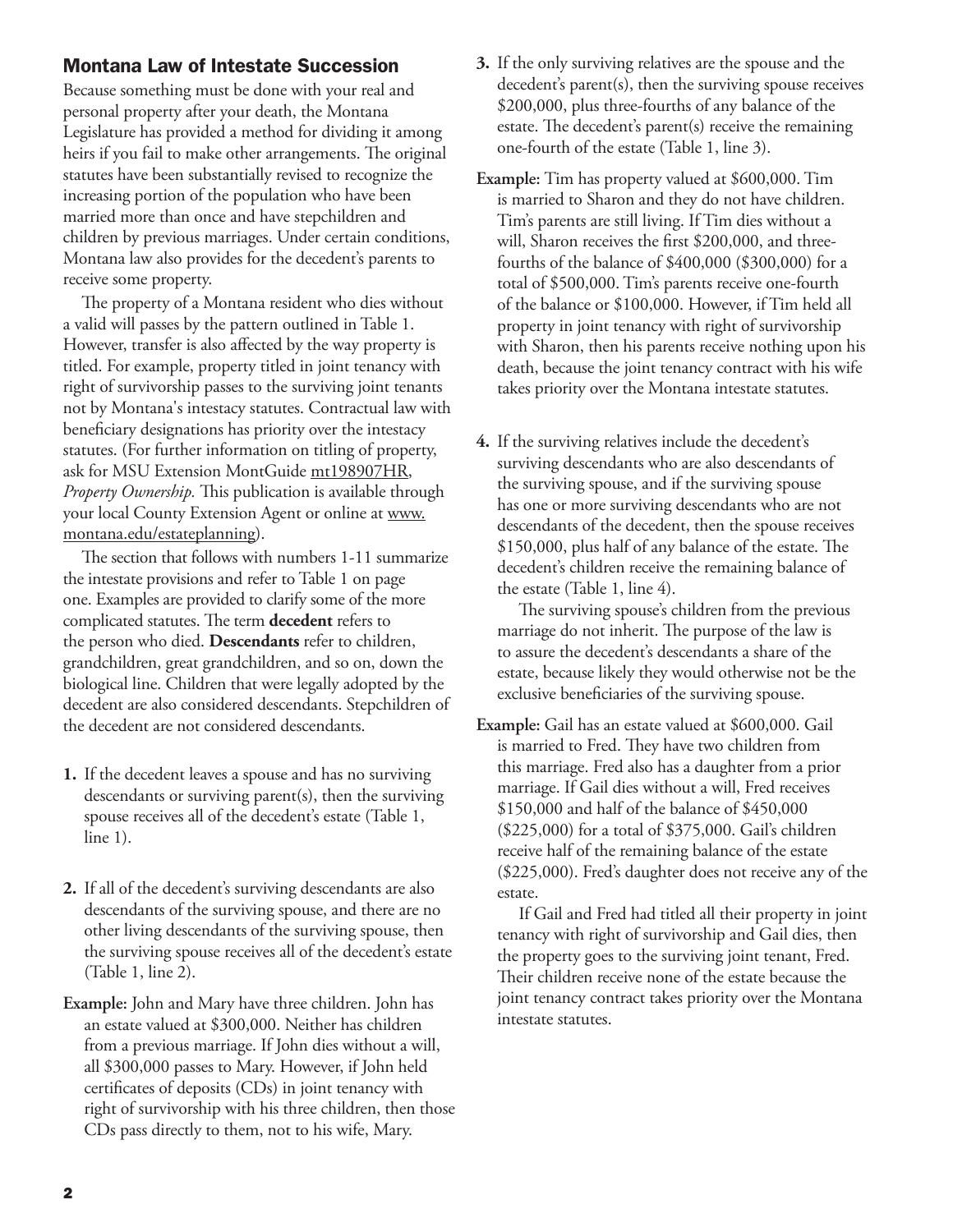- **5.** If the surviving relatives are a spouse and the decedent's descendants who are not descendants of the surviving spouse, then the spouse receives \$100,000, plus half of any balance of the estate. The remaining half passes to the decedent's descendants (Table 1, line 5).
- **Example:** Ron has two children from a previous marriage. His estate is valued at \$600,000. If Ron dies without a will, his present wife, Donna, receives first the \$100,000 and half of the balance of \$500,000 (\$250,000) for a total of \$350,000. Ron's two children split the remaining half of the balance of the estate (\$250,000). Each child receives \$125,000. If Ron and Donna had held the property in joint tenancy with right of survivorship, then Ron's children from a previous marriage would not inherit upon his death.
- descendants, then the entire estate passes to them by **6.** If the only surviving relatives are the decedent's representation. This means, for example, grandchildren take only the share their deceased parent would have taken if he or she had been living, as long as there is one living child. If, however, there are no children living, then all the grandchildren inherit equal shares (Table l, line 6).
- **Example A:** Sara, a widow, has three married daughters: Marsha, Donna and Debbie. Marsha has one child, Debbie has two children and Donna has three children. If Sara dies without a will and the three daughters and grandchildren survive, then the daughters share equally one-third each. None of the sons-in-law or grandchildren inherit any of Sara's property.
- **Example B:** If the surviving relatives are Sara's two daughters, Marsha and Donna, (Debbie predeceased her mother) and the children of Debbie, then Marsha and Donna receive one-third each and the two living children of Debbie split her one-third share (one-sixth to each). The other four grandchildren (children of Marsha and Donna) do not inherit property.
- **Example C:** If the surviving relatives are Marsha and the children of Donna and Debbie, then Marsha receives one-third and the children of Donna and Debbie inherit by representation. Donna's three children receive one-ninth each. Debbie's two children receive one sixth each.
- **Example D:** If the surviving relatives are the six grandchildren, (all three daughters predeceased their mother), then all grandchildren share equally. Each receives one-sixth of Sara's estate.
- **7.** If there is no surviving spouse or descendant, then the decedent's parents share equally if both survive. If only one survives, then he or she receives the entire estate (Table 1, line 7).
- **8.** If there are no surviving spouse, descendants or parents, then the property passes to the brothers and sisters of the decedent and to their descendants by representation (Table 1, line 8).
- **Example:** Jeff does not have a spouse, children or parents who survive him. He has two surviving sisters and one brother who predeceased him with 3 surviving sons. If Jeff dies without a will, his two sisters will receive one-third each. The other one-third passes by right of representation to the three sons of Jeff's brother. Each nephew receives one ninth of the estate.
- **9**. If there are no surviving descendants (children, grandchildren or great-grandchildren), parent or descendant of a parent (brothers and sisters of decedent), and the decedent is survived by one or more grandparents or descendants of grandparents (aunts and uncles of the decedent), then half passes to the:
	- *a*. Decedent's paternal grandparents equally if both survive;
	- *b*. Surviving paternal grandparent;
	- *c*. Descendants of the decedent's paternal grandparents or either of them if both are deceased. The descendants take by representation.

 The other half passes to the decedent's maternal relatives in the same manner as the paternal grandparents (Table 1, line 9).

- *a*. Decedent's paternal grandparents equally if both survive;
- *b*. Surviving paternal grandparent;
- *c*. Descendants of the decedent's paternal grandparents or either of them if both are deceased. The descendants take by representation.
- **Example:** Tom is survived by one paternal grandparent and five cousins – three from his deceased maternal aunt and two from his deceased maternal uncle. If Tom dies without a will, his paternal grandparent receives half of the property. The other half is divided among his five cousins. Each cousin will receive onetenth of Tom's estate.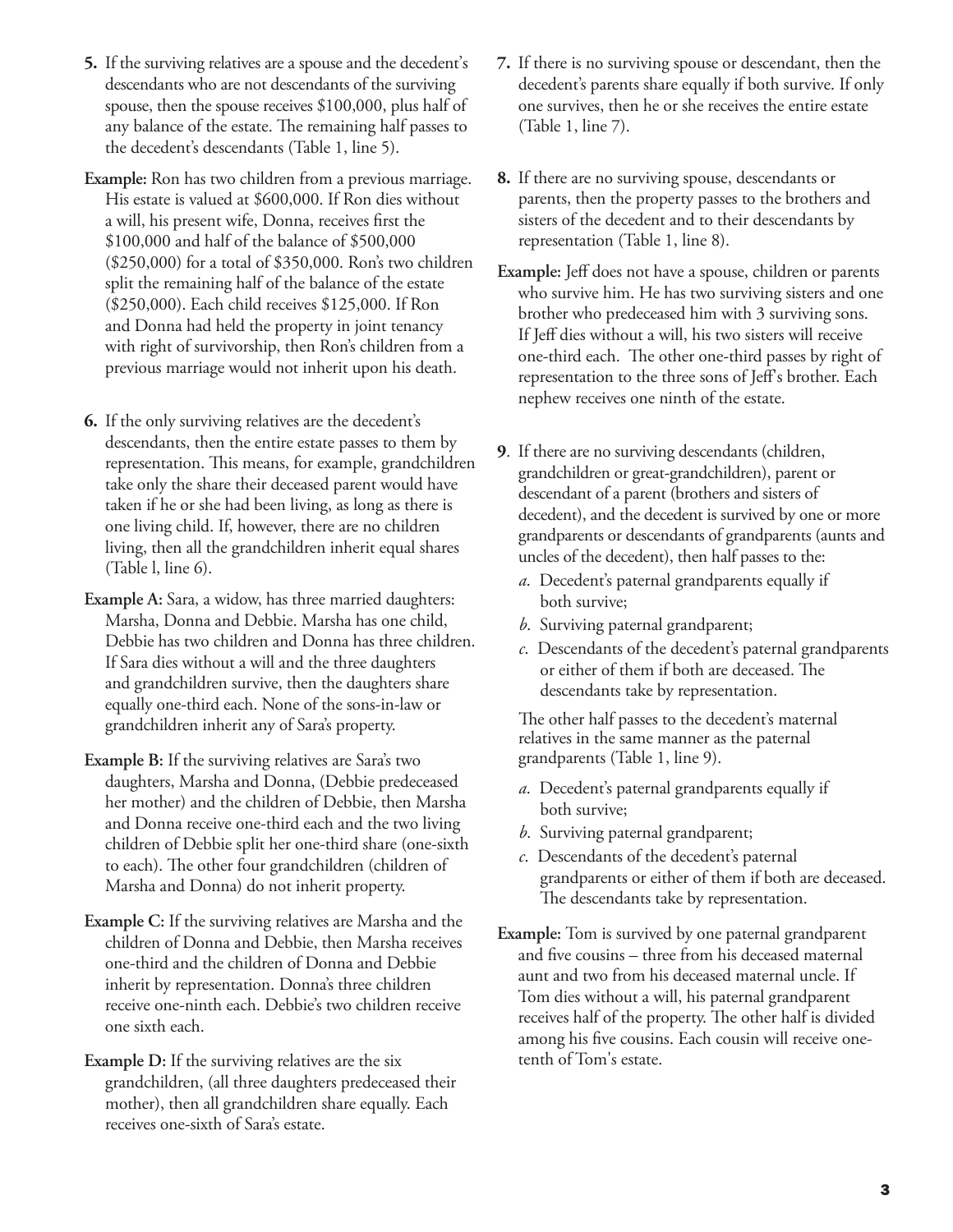- **10**. If there is no surviving descendant, grandparent, or descendant of grandparent, the property passes to the person of the closest degree of kinship with the decedent. This provision expands the class of potential intestate inheritors (Table 1, line 10).
- **11.** If no relative survives the decedent then the property passes (escheats) to the State of Montana (Table 1, line 11).

## Additional Rules

Other circumstances that influence how property passes under Montana law include the 120-hour survival requirement, contractual arrangements and if property is owned out-of-state.

## *Heir Must Survive 5 Days*

Montana law requires that an heir must survive the decedent for five days (120 hours) to inherit under intestate statutes. Otherwise, the heir is considered to have predeceased the decedent, and the decedent's heirs are determined accordingly.

**Example:** John and Mary, who are married, had all their property in his name only. John was killed instantly in an automobile accident. Mary died three days later. Neither one had written a will.

 Under Montana law, Mary is considered as predeceasing John because she did not survive him five days (120 hours). Therefore, John's relatives (who do not need it) receive the property. Mary's incapacitated father, who had been living with them (and could benefit from the property), receives nothing.

 If John and Mary had titled property in joint tenancy with right of survivorship, then the distribution would have been different. Another Montana law provides that, whenever the last joint tenant fails to survive the other by 120 hours, the property is distributed equally between their heirs. In this case, John's relatives would receive half and Mary's relatives would receive half. Since this is not the arrangement Mary and John desire, they could hold their property as tenants-in-common and write a will so that property can be distributed according to their wishes, rather than by the Montana intestate statutes.

## *Contractual Arrangements*

The Montana intestate statutes do not apply to payable on death (POD) designations or transfer on death (TOD) registrations, joint tenancy with right of survivorship transfers, or to insurance policies with a designated beneficiary other than the person's estate.

**Example A:** Jane has a certificate of deposit that she wants to pass to her nephew, Gary, so she named him as POD beneficiary. Gary has no rights to the account during Jane's life. He receives the funds only upon the death of Jane. Jane can change the POD beneficiary anytime she wants. However, she cannot leave the certificate of deposit to someone else in a will as long as she has listed Gary as the POD beneficiary. The POD is a contractual agreement. If she wants the CD to pass to another individual, she should change the POD beneficiary designation to the name of that individual.

If one joint tenant survives beyond 120 hours and dies without a will, then the intestate statute laws apply.

**Example B:** A married couple without children, Doug and Laura, have all their property in joint tenancy. If either dies, the survivor receives all. If both die within five days of one another and neither has a will, the property will be divided half among Laura's heirs and half among Doug's heirs. If Doug survives Laura by six days and dies, his parents receive all the property. Laura's mother receives nothing. If Laura survives Doug by six days and dies, then her mother receives all the property. Doug's parents receive nothing.

When "the estate" is named as beneficiary on a contractual agreement such as a life insurance policy Montana intestate statutes apply.

**Example C:** Karen has an insurance policy naming her husband Lee as primary beneficiary and her estate as secondary beneficiary. She had talked about wanting the funds to go to Montana State University. Suppose they are in a car accident; Lee dies first and Karen dies six days later. Without a will, the insurance proceeds in Karen's estate will be distributed according to Montana intestate statutes. Because she did not put her desires into a will, Montana law requires that the proceeds pass to her relatives, not to MSU.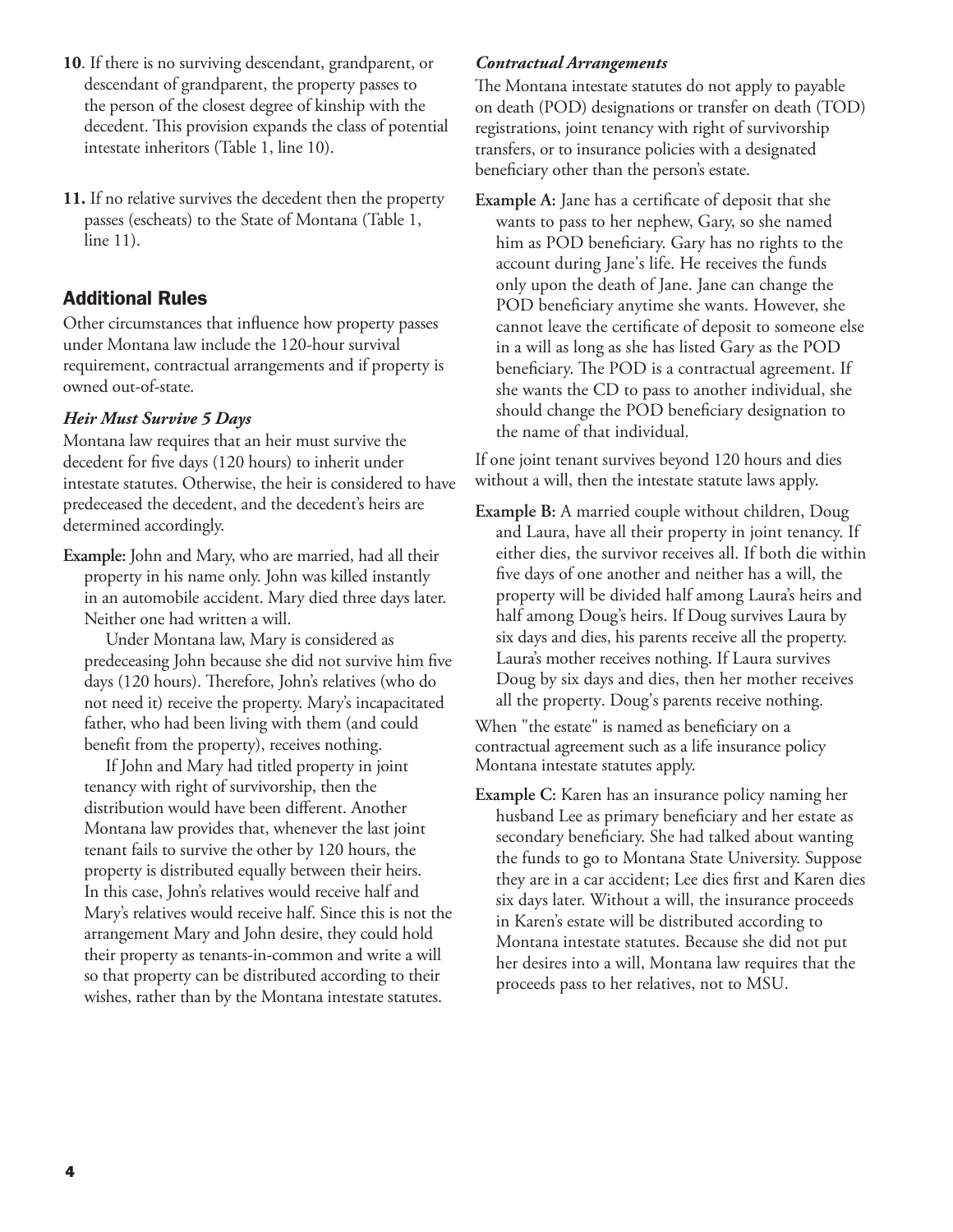## *Property Owned Out-of-State*

#### **Real Property**

If you die without a written will, your real property in another state will be distributed according to the laws of the state where the property is located. For example, if you live in Montana and own real property in Wyoming and Colorado, the real property in those two states will be distributed according to their laws if you die without a written will.

State laws relating to the distribution of real and personal property vary and may be quite different from the laws of Montana.

State laws regarding joint tenancy survivorship also vary. If you want to determine the distribution of your real property in another state after your death, you must write a will.

#### **Personal Property**

Personal property, such as checking and savings accounts, certificates of deposit, and stocks and bonds, no matter where located, is distributed according to the laws of the state in which the decedent had established residency at the time of death.

**Example:** Suppose Montana residents, Jim and Lorna, who own real property in Montana and Oregon, are involved in an automobile accident. Neither has a will. Jim dies first; Lorna two days later. By Montana law, their real property held in joint tenancy in Montana is equally divided: half to Jim's relatives, half to Lorna's relatives. However, their real property, held in joint tenancy in Oregon, passes to Lorna's heirs because she survived Jim by two days. Their personal property located in Oregon savings institutions pass according to Montana law because Jim and Lorna are residents of Montana. Half of the value of the savings accounts passes to Jim's relatives and the other half to Lorna's relatives.

## Additional Potential Problems of Dying Without A Will

The following illustrations show other problems that may arise as a result of dying without a written will in Montana:

#### *Single Person:*

 Ken was a 75-year-old widower. He had told several persons that he wished to leave his estate to his cousin and to an elderly neighbor with whom he enjoyed many hours of companionship, but he made no

written will. Eventually, the cousin received one-third of his estate and the balance went to relatives who lived far away and had never known Ken. His neighbor received nothing.

### *Minor Children:*

 Tim Smith was killed in a snowmobile accident in January. His wife, Mary, was killed in a car accident the following April. They had verbally asked a brother and his wife to raise their two-year-old daughter, Tara. But they didn't write a will. Now Mary's parents want custody of Tara. The case is in court.

#### *Heir Surviving Beyond Five Days:*

 Upon his marriage, Jim was deeded a farm as a wedding gift from his parents. Before any children were born, Jim and his wife were in an automobile accident. Jim was killed instantly and his widow died of injuries six days later. The farm passed to the widow and, upon her death, to her parents. If Jim's wife had survived less than 120 hours, under Montana law she would be considered as having predeceased Jim. In this case, Jim's parents would have inherited the farm.

#### *Incapacitated Spouse:*

 An elderly couple, Olaf, 83, and Helga, 80, have an estate valued at \$250,000. If Olaf dies without making a will, and Helga survives, she will receive the total estate. Helga has been diagnosed with Alzheimer's disease and is unable to manage her financial affairs. She could possibly waste the entire estate or be influenced to give it to a nephew who has lost thousands in the stock market. By the terms of a testamentary trust in a written will, Olaf can protect the estate for Helga's welfare.

#### *Stepchildren:*

 Stepchildren do not inherit under Montana law. Harold and Jolene were married after their previous spouses died. Both have two grown children from those marriages. Assume Harold dies without a written will with an estate valued at \$600,000. Jolene receives \$350,000 and the other \$250,000 passes to his two children who have not visited him in three years. Harold's two stepchildren, of whom he is very fond because they have assisted their mother in taking care of him, receive nothing under Montana intestate statutes.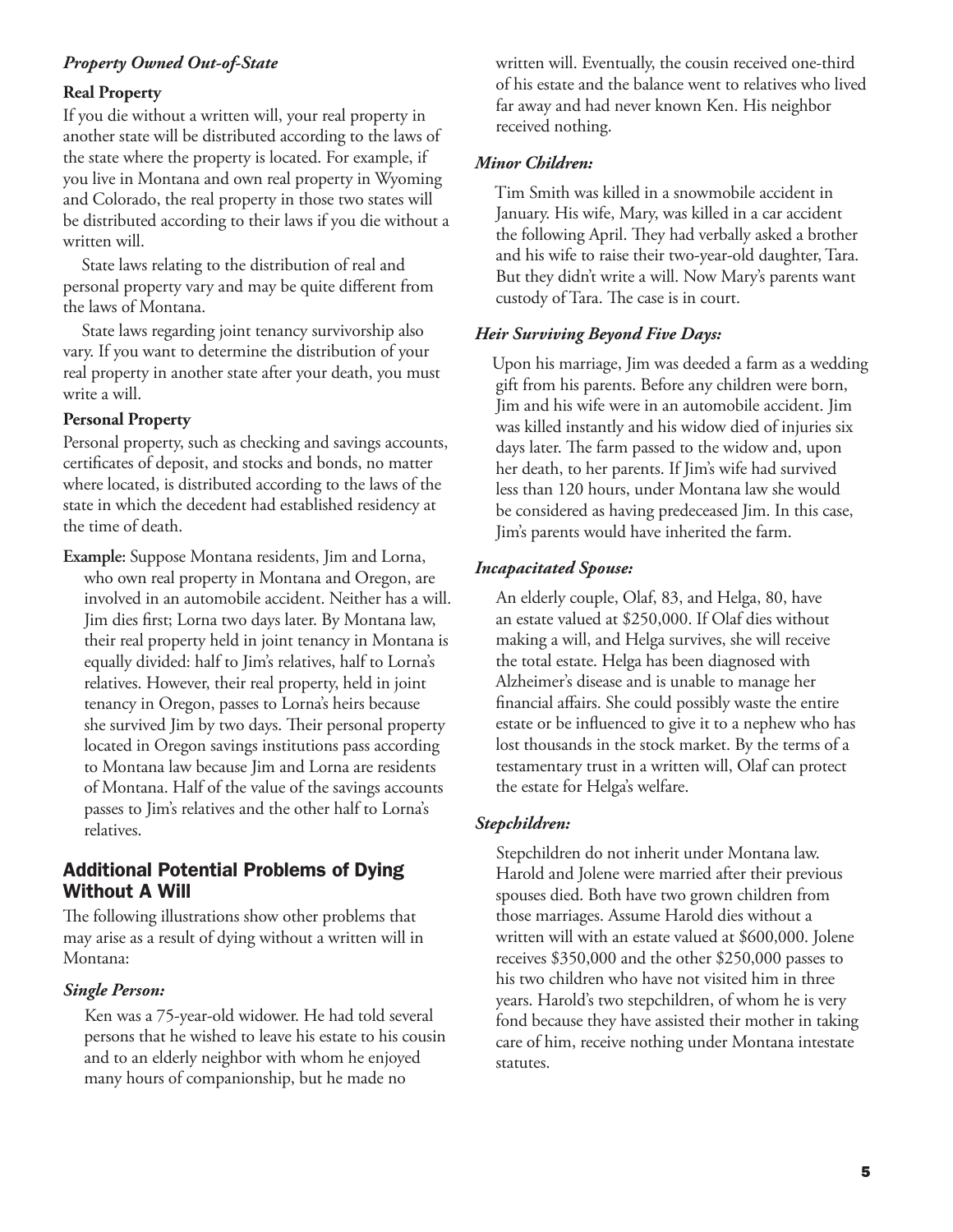## *Second Families:*

Some families have grown children when another one or more are born. The parents may have educated the older children, set them up in business, or on a ranch or farm. Without a will, all children inherit equally without regard to earlier assistance some may have received. By the terms of their written wills, the parents can, if they so desire, provide for the younger children's education or other assistance. The remaining property may then be distributed equally among all their children.

## *Delayed Distribution:*

A factor often overlooked is that without a will, a person cannot state when heirs shall receive their inheritance. For example, Nathan, 18, fell heir to a large sum of money and "blew it" within a year. With a will, his father could have provided in a testamentary trust that a percentage of his estate pass to Nathan, perhaps at age 21, an additional percentage at 25, and the remainder at 30. This would have allowed time for Nathan to mature and gain wiser financial judgement.

## *Charities and Friends:*

Marian has a favorite charity and close personal friend that she wishes to share in her estate. She must make a written will. The Montana intestacy law provides for the distribution of her estate only to her relatives. She hasn't seen her nieces and nephews in 15 years.

#### *Distribution to Minors:*

A young man, age 25, died very suddenly, leaving a wife and two small children who were his from a previous marriage. Had he made a written will, he would have left all property (\$200,000) to his wife, trusting her to use it to provide for herself and the children. Without a written will, his wife received \$150,000; with the remaining \$50,000 passed to the children because of Montana intestacy statutes.

Because the children were minors, the stepmother had to be appointed the conservator of their estates. In this case, the surviving parent was limited to certain types of investments and had to provide an annual accounting of the children's money. The inconvenience and additional expense will continue until the last child is 18 or otherwise attains the rights of majority.

## You Have a Choice

The way Montana law provides for the distribution of property in the absence of a written will may be satisfactory in some instances. However, it does not take into account individual needs and abilities, nor the requirements of various family members. Neither will the law take steps to conserve and protect estates. Furthermore, even though the Montana intestate statutes may seem to provide exactly the distributional scheme you now desire, laws can be changed.

Would the Montana intestate statutes distribute property according to your wishes and your situation? If it does not, then you should have a written will drafted or make other provisions for transferring property after your death.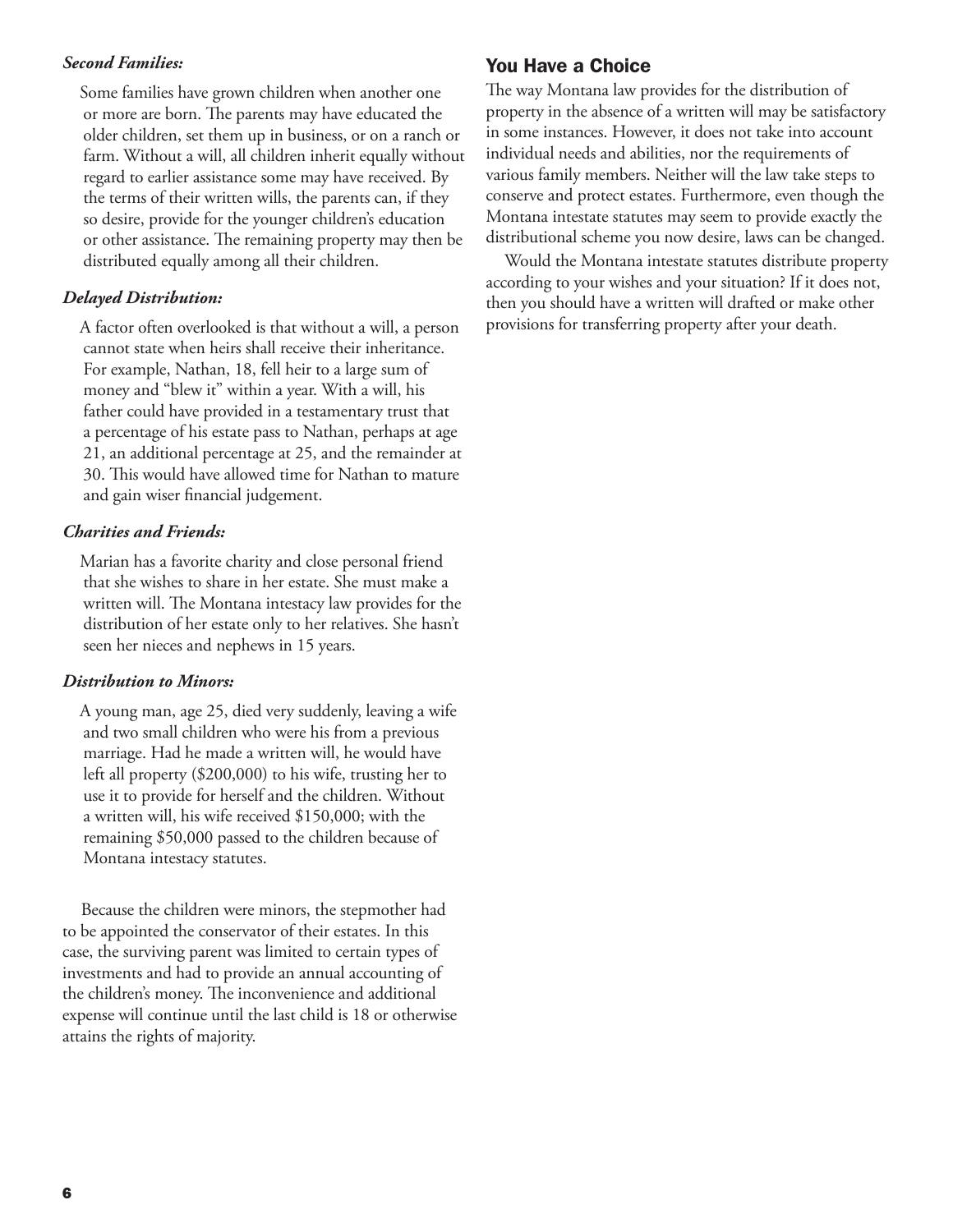## Further Estate Planning Resources

## *Publications*

This MontGuide and the following estate planning publications are available online at www.montana.edu/ estateplanning. Printed copies are also available through your county or reservation Montana State University Extension office.

- *Accessing a Deceased Person's Financial Accounts*. [MT200301HR](http://msuextension.org/publications/FamilyFinancialManagement/MT200301HR.pdf)
- *Annuities*. [MT199213HR](http://msuextension.org/publications/FamilyFinancialManagement/MT199213HR.pdf)
- *Cremation*. [MT200201HR](http://msuextension.org/publications/FamilyFinancialManagement/MT200201HR.pdf)
- *Custodial Accounts for Kids Under Age 21*. [MT199910HR](http://msuextension.org/publications/FamilyFinancialManagement/MT199910HR.pdf)
- *Designating Beneficiaries through Contractual Arrangements*. [MT199901HR](http://msuextension.org/publications/FamilyFinancialManagement/MT199901HR.pdf)
- *Estate Planning for Families with Minor Children*. [MT199117HR](http://msuextension.org/publications/FamilyFinancialManagement/MT199117HR.pdf)
- *Federal Estate Tax.* [MT199104HR](http://msuextension.org/publications/FamilyFinancialManagement/MT199104HR.pdf)
- *Estate Planning in Montana: Getting Started*. [MT199508HR](http://msuextension.org/publications/FamilyFinancialManagement/MT199508HR.pdf)
- • *Gifting: A Property Transfer Tool of Estate Planning*. [MT199105HR](http://msuextension.org/publications/FamilyFinancialManagement/MT199105HR.pdf)
- *Glossary of Estate Planning Terms*. [MT200202HR](http://msuextension.org/publications/FamilyFinancialManagement/MT200202HR.pdf)
- *Inheriting an IRA: Planning techniques for primary beneficiaries*. [MT200310HR](http://msuextension.org/publications/FamilyFinancialManagement/MT200310HR.pdf)
- *Inheriting an IRA: Planning techniques for successor beneficiaries*. [MT200311HR](http://msuextension.org/publications/FamilyFinancialManagement/MT200311HR.pdf)
- *Letter of Last Instructions*. [MT198904HR](http://msuextension.org/publications/FamilyFinancialManagement/MT198904HR.pdf)
- *Life Estate: A Useful Estate Planning Tool*. [MT200510HR](http://msuextension.org/publications/FamilyFinancialManagement/MT200510HR.pdf)
- *Life Insurance: An Estate Planning Tool*. [MT199211HR](http://msuextension.org/publications/FamilyFinancialManagement/MT199211HR.pdf)
- *Medicaid and Long-Term Care Costs*. [MT199511HR](http://msuextension.org/publications/FamilyFinancialManagement/MT199511HR.pdf)
- *Montana's End of Life Registry*. [MT200602HR](http://msuextension.org/publications/FamilyFinancialManagement/MT200602HR.pdf)
- *Montana Rights of the Terminally Ill Act*. [MT199202HR](http://msuextension.org/publications/FamilyFinancialManagement/MT199202HR.pdf)
- *Nonprobate Transfers*. [MT199509HR](http://msuextension.org/publications/FamilyFinancialManagement/MT199509HR.pdf)
- *Personal Representatives*. [MT199008HR](http://msuextension.org/publications/FamilyFinancialManagement/MT199008HR.pdf)
- *Power of Attorney*. [MT199001HR](http://msuextension.org/publications/FamilyFinancialManagement/MT199001HR.pdf)
- *Probate*. [MT199006HR](http://msuextension.org/publications/FamilyFinancialManagement/MT199006HR.pdf)
- *Property Ownership*. [MT198907HR](http://msuextension.org/publications/FamilyFinancialManagement/MT198907HR.pdf)
- *Revocable Living Trusts.* [MT199612HR](http://msuextension.org/publications/FamilyFinancialManagement/MT199612HR.pdf)
- *Selecting an Organizational Structure for Your Business*. [MT199708HR](http://msuextension.org/publications/FamilyFinancialManagement/MT199708HR.pdf)
- *Transferring Your Ranch to Next Generation.* [EB0149](http://msuextension.org/publications/FamilyFinancialManagement/EB0149.pdf) How to combine legal, economic and social decision making.
- *Transferring Your Farm or Ranch to the Next Generation Through a QTIP Trust*. [MT200508HR](http://msuextension.org/publications/FamilyFinancialManagement/MT200508HR.pdf)
- *Using a Bypass Trust to Provide for Children from a Prior Marriage*. [MT200509HR](http://msuextension.org/publications/FamilyFinancialManagement/MT200509HR.pdf)
- *Who Gets Grandma's Yellow Pie Plate? Transferring Non-Titled Property*. [MT199701HR](EB0149)
- *Wills*. [MT198906HR](http://msuextension.org/publications/FamilyFinancialManagement/MT198906HR.pdf)

## *Web sites*

• Dying Without a Will in Montana [www.montana.edu/dyingwithoutawill](http://www.montana.edu/dyingwithoutawill) Who receives your property if you pass away without a written will? Use the MSU Extension Web site to discover how your property will be distributed under Montana law if you are a Montana resident and if you pass away without a written will (as do 7 out of 10 Americans). The site provides 39 family situations. A CD containing the same information can be obtained by writing the author at:

 Extension Economics P.O. Box 172800 Bozeman, Montana 59717 goetting@montana.edu

Or order online at: www.montana.edu/dyingwithoutawill/ordercd.html.

## Acknowledgment

The Business, Estates, Tax, Trusts, and Real Property Law Section, State of Montana, has approved this MontGuide and recommends its reading by all Montanans.

## **Disclaimer**

This publication is not intended to be a substitute for legal advice. Rather, it is designed to help families become better acquainted with some of the devices used in estate planning and to create an awareness of the need for such planning. Future changes in laws cannot be predicted, and statements in the MontGuide are based solely upon those laws in force on the date of publication.